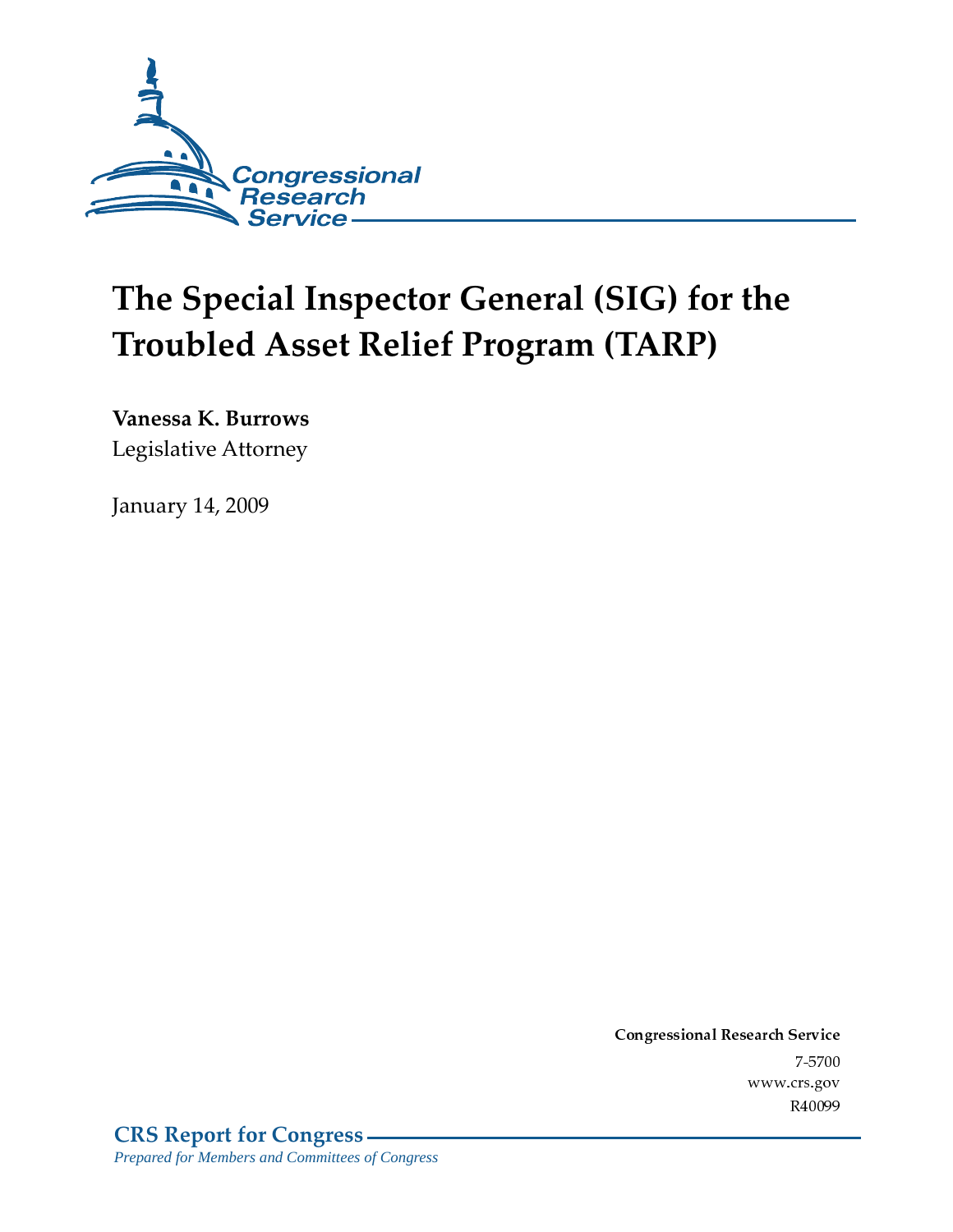### Summary

This report discusses the Special Inspector General provisions in the Emergency Economic Stabilization Act of 2008 (EESA), H.R. 1424, which was enacted as P.L. 110-343 on October 3, 2008. This act created a Special Inspector General (SIG) for the Troubled Asset Relief Program (TARP). Under EESA, TARP funds may be used by the Secretary of the Treasury to purchase "troubled assets," defined to include both mortgage-related financial instruments and other types of securities which the Secretary, after consulting the Chairman of the Board of Governors of the Federal Reserve System, determines to purchase as necessary "to promote financial stability." Currently, the Secretary is concentrating TARP efforts on "direct equity purchases in banks," through a Capital Purchase Program, rather than mortgages or mortgage-backed securities. Under EESA, if the Secretary establishes a TARP, there must also be a program to insure or guarantee "troubled assets" that were issued before March 14, 2008. The authorities provided to the SIG TARP by EESA have not changed even though the Secretary of the Treasury has modified the approach to stabilize the financial industry through the TARP.

The Senate passed S. 3731, the Special Inspector General for the Troubled Asset Relief Program Act of 2008, on December 10, 2008, which would make modifications to the SIG TARP's audit and investigative authorities, grant the SIG TARP temporary hiring power outside of the competitive civil service process, require coordination with other Inspectors General with regard to audits and other responsibilities, and make SIG TARP reports publicly available, with certain exceptions. Other bills addressing the SIG TARP include H.R. 7333, S. 18, and S. 3716 from the  $110^{th}$  Congress, and H.R. 384 from the  $111^{th}$  Congress.

This report will compare the duties and authorities of the SIG TARP to those of the Special Inspector General for Iraq Reconstruction (SIGIR) and the Special Inspector General for Afghanistan Reconstruction (SIGAR), as well as statutory IGs under the Inspector General Act of 1978, as amended (IG Act). The report will also cover the authority that Inspectors General possess to conduct audits and investigations.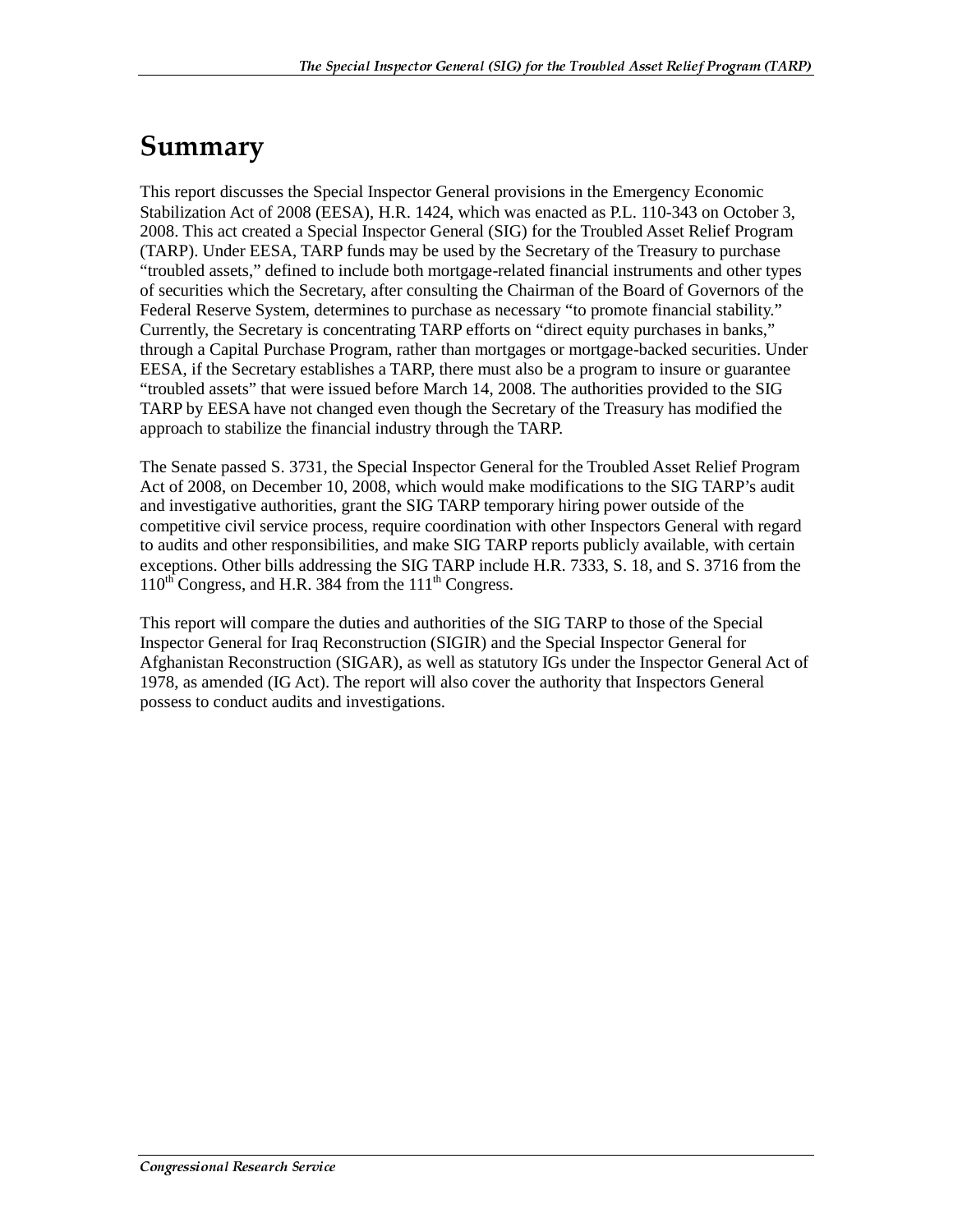### **Contents**

| EESA's Provisions Regarding the Special Inspector General for the Troubled Asset Relief |  |
|-----------------------------------------------------------------------------------------|--|
|                                                                                         |  |
|                                                                                         |  |
|                                                                                         |  |
|                                                                                         |  |
|                                                                                         |  |
|                                                                                         |  |
|                                                                                         |  |
|                                                                                         |  |
|                                                                                         |  |
|                                                                                         |  |
|                                                                                         |  |
|                                                                                         |  |
|                                                                                         |  |
|                                                                                         |  |
|                                                                                         |  |
|                                                                                         |  |
|                                                                                         |  |
| Possible Rationales for Delaying, Modifying, or Rejecting a Requested Audit or          |  |
|                                                                                         |  |

#### Contacts

|--|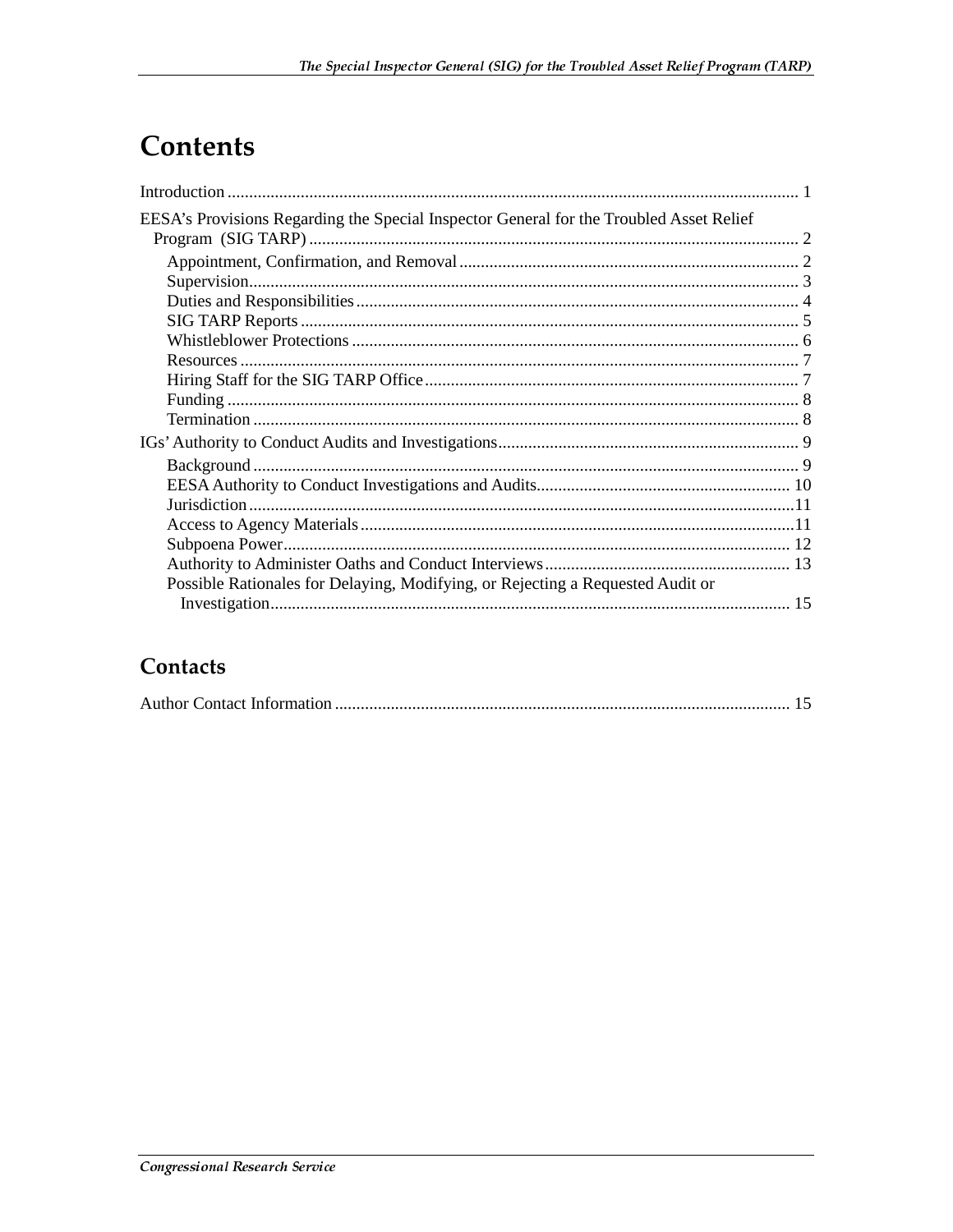### <u>Introduction</u>

Congress has established statutory offices of inspectors general (IGs) in many executive and legislative branch agencies, as well as two special IGs for programs and operations funded with amounts appropriated for the reconstruction of Iraq and Afghanistan.<sup>1</sup> The four principal responsibilities of IGs are: (1) conducting and supervising audits and investigations; (2) providing coordination and recommending policies for activities designed to promote economy and efficiency in agency programs and operations; (3) preventing and detecting fraud, waste, and abuse; and (4) keeping the agency head and Congress fully and currently informed about problems and deficiencies relating to such programs and recommending corrective actions.<sup>2</sup>

The Emergency Economic Stabilization Act of 2008 (EESA), H.R. 1424, which was enacted as P.L. 110-343 on October 3, 2008, established an additional special IG for the TARP. Under EESA, TARP funds may be used by the Secretary of the Treasury to purchase "troubled assets," defined to include both mortgage-related financial instruments and other types of securities which the Secretary, after consulting the Chairman of the Board of Governors of the Federal Reserve System, determines to purchase as necessary "to promote financial stability."<sup>3</sup> Currently, the Secretary is concentrating TARP efforts on "direct equity purchases in banks,"<sup>4</sup> through a Capital Purchase Program,<sup>5</sup> rather than mortgages or mortgage-backed securities. Under EESA, if the Secretary establishes a TARP, there must also be a program to insure or guarantee "troubled assets" that were issued before March  $14, 2008$ .<sup>6</sup>

<sup>&</sup>lt;sup>1</sup> Provisions establishing SIGIR and SIGAR are located at 5 U.S.C. App. § 8G note. Provisions establishing statutory IGs are codified at 5 U.S.C. App.

 $2^2$  5 U.S.C. App. § 4(a).

<sup>&</sup>lt;sup>3</sup> The legislation defines "troubled assets," as follows:

<sup>(</sup>A) residential or commercial mortgages and any securities, obligations, or other instruments that are based on or related to such mortgages, that in each case was originated or issued on or before March 14, 2008, the purchase of which the Secretary determines promotes financial market stability; and

<sup>(</sup>B) any other financial instrument that the Secretary, after consultation with the Chairman of the Board of Governors of the Federal Reserve System, determines the purchase of which is *necessary to promote financial market stability*, but only upon transmittal of such determination, in writing to the appropriate committees of Congress.

P.L. 110-343, §§ 3(9)(A) and (B) (emphasis added).

<sup>&</sup>lt;sup>4</sup> Statement of Henry M. Paulson, Jr., Secretary of the Treasury, on Financial Rescue Package and Economic Update (November 12, 2008), http://www.treasury.gov/press/releases/hp1265.htm.

<sup>&</sup>lt;sup>5</sup> For information on the Capital Purchase Plan and other EESA programs, see Treasury's website: http://www.ustreas.gov/initiatives/eesa/.

 $6$  P.L. 110-343, § 102(a)(1).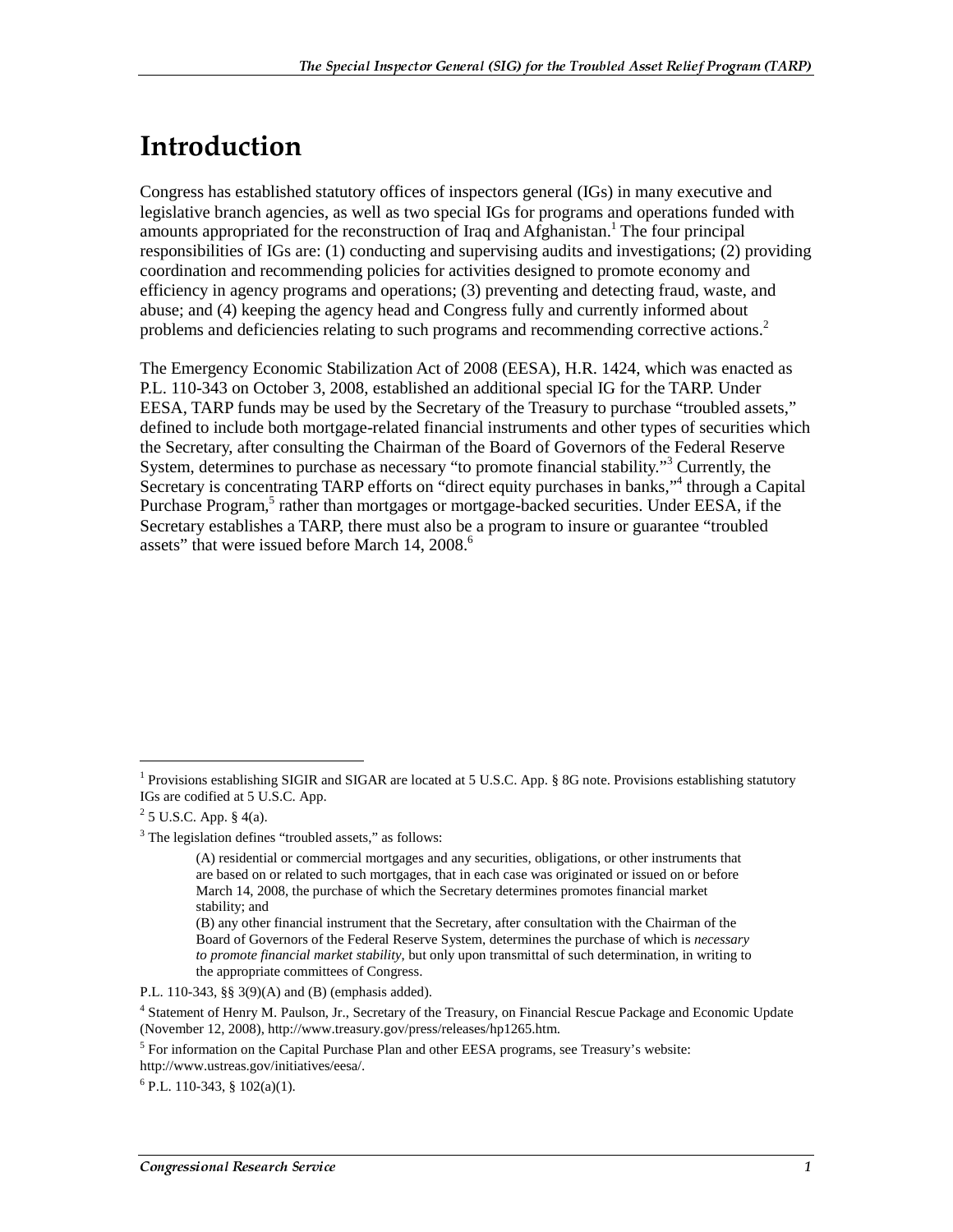## EESA's Provisions Regarding the Special Inspector **General for the Troubled Asset Relief Program** (SIG TARP)

The provisions in EESA establishing the SIG TARP are similar to the IG provisions for SIGIR and SIGAR in many respects. However, there are important substantive distinctions between these three IGs, which this report will refer to collectively as the "special IGs," as well as between the SIG TARP and statutory IGs created under the IG Act.<sup>7</sup> Due to the ambiguous nature of the statutory language in EESA, the scope of the powers and authorities of the SIG TARP is not clear, as discussed below.

#### Appointment, Confirmation, and Removal

The SIG TARP is a presidentially appointed and Senate confirmed IG, selected "on the basis of integrity and demonstrated ability in accounting, auditing, financial analysis, law, management analysis, public administration, or investigations."8 Unlike statutory IGs under § 3 of the IG Act, who are also presidentially appointed and Senate confirmed, there is no provision in EESA that requires the SIG TARP to be appointed "without regard to political affiliation and solely" on the basis of the skills listed above. Although the absence of the additional IG Act language regarding political affiliation and appointment based only on job qualification skills does not change the legal protections that the IG Act and EESA afford to the SIG TARP, the SIG TARP may be less independent than other IGs as a practical matter, given that the SIG TARP is not subject to the same appointment constraints.

The nomination of a SIG TARP was required "as soon as practicable" after the establishment of the TARP and the Troubled Assets Insurance Financing Fund.<sup>9</sup> The SIG TARP nominee appeared in hearings before the Senate Committee on Banking, Housing and Urban Affairs and the Senate Committee on Finance in November, although the Finance Committee hearing was not an official nomination hearing. A Senate standing order approved on January 9, 2007, provided for sequential referral for a nomination to an "Office of Inspector General" to the Senate Homeland Security and Governmental Affairs Committee after proceedings in the committee with primary jurisdiction over the "department, agency, or entity." That order did not refer to special IGs, however, and both SIGIR and SIGAR are not Senate-confirmed positions, so there was no controlling precedent for the nomination of a special IG prior to the SIG TARP's nomination. The Parliamentarian determined that "the Senate Banking Committee [would] be charged with

<sup>&</sup>lt;sup>7</sup> The Treasury Inspector General for Tax Administration (TIGTA), which was carved out of the Treasury IG and covers a distinct entity within the Treasury Department—the Internal Revenue Service (IRS)—is another comparable, though not identical, IG. TIGTA is currently the only statutory IG that exists within an establishment or entity that also has an agency-wide IG in place.

 $8$  P.L. 110-343, § 121(b)(2). For comparison, SIGAR is the only presidentially appointed, but not Senate confirmed, IG, while SIGIR is "appointed by the Secretary of Defense, in consultation with the Secretary of State." 5 U.S.C. App. § 8G note. However, "[t]he President may appoint the [SIGIR] to serve as the [SIGAR], in which case the [SIGAR] shall have all of the duties, responsibilities, and authorities set forth ... with respect to such appointed position." *Id.* 

<sup>&</sup>lt;sup>9</sup> P.L. 110-343, § 121(b)(3). SIGIR and SIGAR were required to be appointed "not later than 30 days after the date of the enactment" of their respective acts. *See, e.g.*, P.L. 110-181, § 1229(c).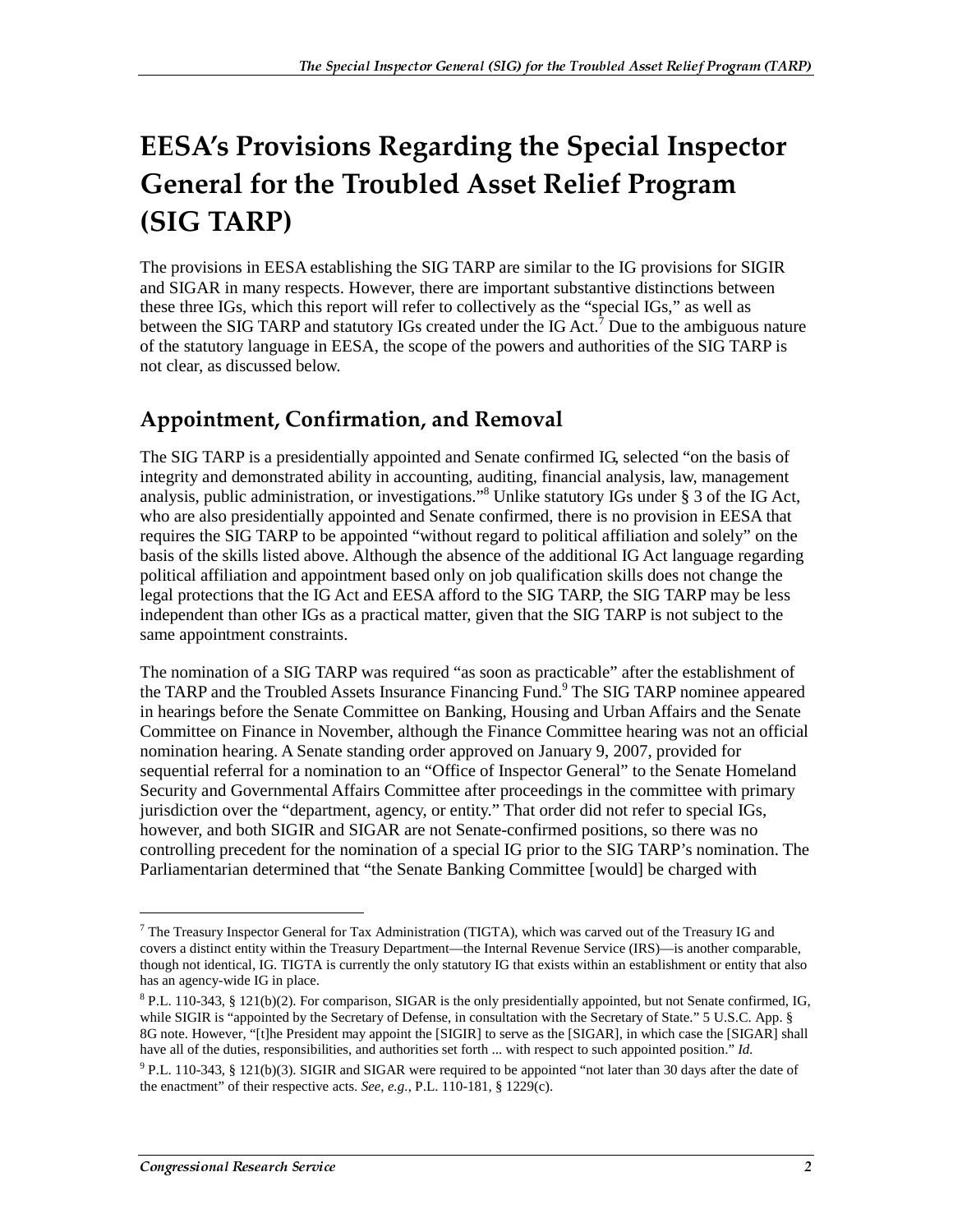reporting the IG nominee to the full Senate."<sup>10</sup> Neil Barofsky was confirmed by the Senate on December 8, 2008.

Like other presidentially appointed and Senate-confirmed IGs, the SIG TARP can be removed only by the President, and the President must notify Congress of the reasons for the IG's removal.<sup>11</sup> The President's reasons need not be given in writing and no time limit is set.

#### Supervision

Unlike IGs in other agencies, who "shall report to and be under the general supervision" of the agency head,<sup>12</sup> the SIG TARP will not be required to report to, or be supervised by, the head of any agency, including the Secretary of the Treasury. The IG Act does not explicitly define the meaning of "general supervision" and its legislative history does not appear to address the scope of the agency head's supervisory role. A court case relying on the legislative history of the IG Act described the agency head's supervisory authority over the IG as "nominal."<sup>13</sup> Instead, under one interpretation of the SIG TARP's duties and responsibilities, discussed below, the SIG TARP will report only to Congress and not the agency head.<sup>14</sup> This reporting arrangement would be unique among statutory IGs.<sup>15</sup> Additionally, as discussed further below in the section entitled "EESA Authority to Conduct Investigations and Audits," the SIG TARP will have complete discretion in pursuing audits and investigations, and in issuing subpoenas. The SIG TARP appears to possess greater latitude in pursuing audits and investigations than the Treasury IG, as the Treasury IG is one of six IGs that may be prevented by an agency head from initiating, carrying out, or completing an audit or investigation, or from issuing a subpoena, for specified reasons such as preventing disclosure of national security matters.<sup>16</sup>

In contrast to the SIG TARP, the other special IGs report to, and are supervised by, the Secretary of State and the Secretary of Defense. SIGIR and SIGAR are also required to keep the Secretaries of State and Defense "fully and currently informed about problems and deficiencies" in program administration and the need for and progress on corrective action.<sup>17</sup> Additionally, SIGIR and

<sup>10</sup> Press Release, Max Baucus, Chairman, Senate Committee on Finance, *Baucus Questions Inspector General Nominee on Responsibilities, Preparedness in Tracking Financial Rescue Program* (November 17, 2008).

<sup>11</sup> P.L. 110-343, § 121(b)(4).

 $12$  IG Act, §§ 3(a), 8G(d).

<sup>&</sup>lt;sup>13</sup> United States Nuclear Regulatory Commission v. Federal Labor Relations Authority, 25 F.3d 229, 235 (4<sup>th</sup> Cir. 1994).

<sup>&</sup>lt;sup>14</sup> P.L. 110-343, § 121(f)(1). The absence of such supervision provisions does not mean that the TARP itself will be without an administrator—the Treasury Secretary will be responsible for implementing the TARP through a newly created Office of Financial Stability. P.L. 110-343, § 101(a)(3).

 $15$  It is conceivable that the President would raise constitutional objections to the direct reporting requirement for the Inspector General. However, Congress has imposed direct reporting requirements on executive branch officials since the first Congress. CRS Report RL33667, *Presidential Signing Statements: Constitutional and Institutional Implications*, by T. J. Halstead. *See* U.S. CONST. art. II, § 3; Morrison v. Olson, 487 U.S. 654, 686, 694-95 (1988) (establishing a two-step balancing test for addressing separation of powers concerns in such situations). In the IG context, the executive branch would "retain[] ample authority to assure that the [IG] is competently performing his or her statutory responsibilities." Morrison, 487 U.S. at 692.

<sup>&</sup>lt;sup>16</sup> IG Act § 8D. If the Treasury Secretary were to exercise this power over the Treasury IG, the Secretary must notify the Treasury IG in writing of the reasons for exercising such power. The Treasury IG, in turn, must send this notification to congressional committees within 30 days.

<sup>17</sup> *See, e.g.*, P.L. 110-181, § 1229(a)(3).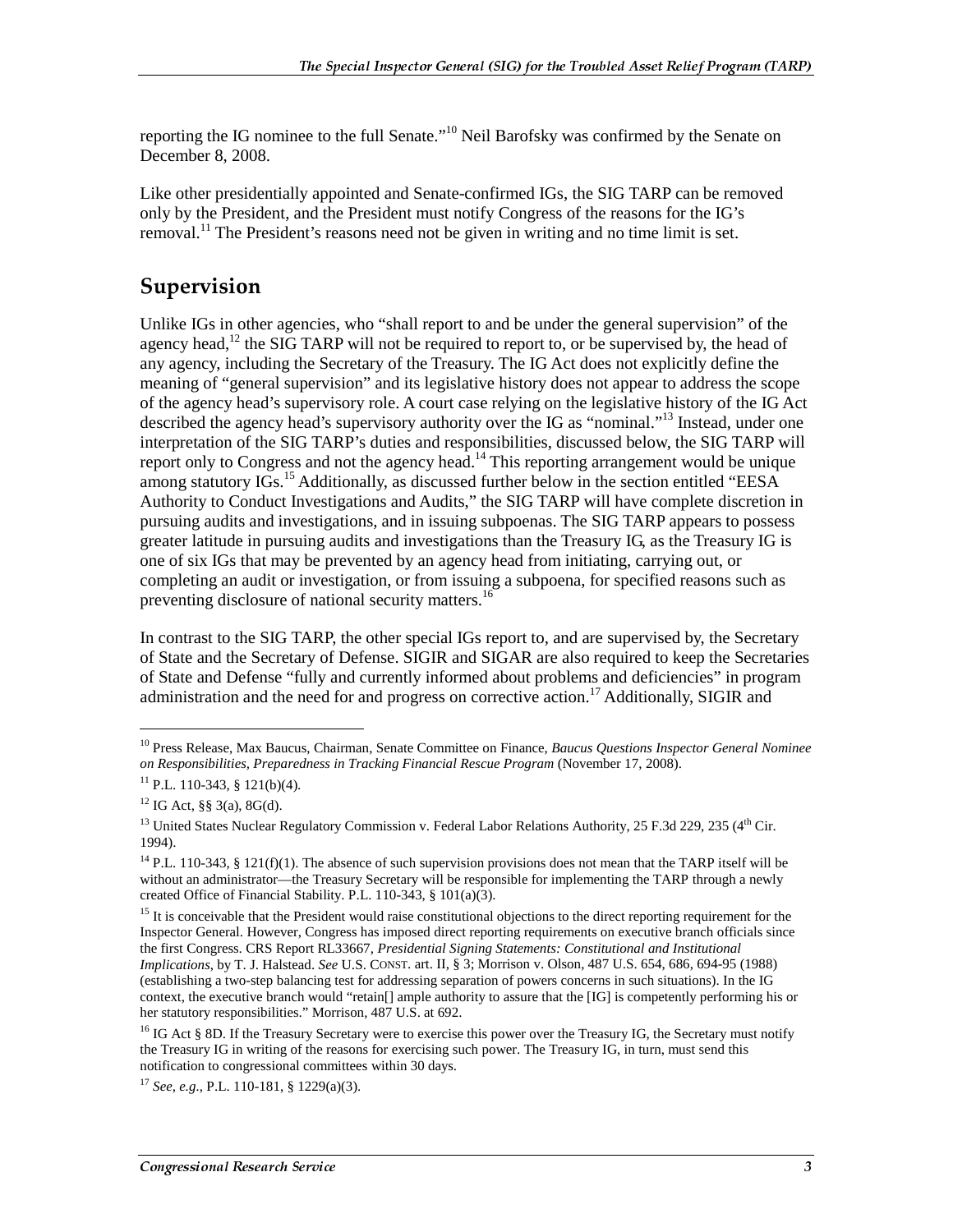SIGAR must coordinate with the IGs for the Departments of State and Defense, and the United States Agency for International Development IG "in carrying out the duties, responsibilities, and authorities of the Inspector General." The provisions for the SIG TARP do not require coordination with the Treasury IG or other IGs. S. 3731, which passed the Senate on December 10, 2008, would require the SIG TARP to coordinate with the IGs for Treasury, the Federal Deposit Insurance Corporation, the Securities and Exchange Commission, the Federal Reserve Board, the Federal Housing Finance Board, and the IG of "any other entity as appropriate."

#### **Duties and Responsibilities**

EESA  $\S$  121(c)(3) provides that the SIG TARP "shall also have the duties and responsibilities of inspectors general under the Inspector General Act of 1978." On one hand, this provision could mean that the SIG TARP would be responsible for all of the IG duties outlined in the IG Act, presumably as amended, even those that reference interaction with the head of an establishment or those that reference responsibilities not specifically delineated in EESA. Yet it appears more likely that § 121(c)(3)'s reference to duties and responsibilities may be limited to those under § 4 of the IG Act, which is entitled "Duties and responsibilities; report of criminal violations to Attorney General."

The provision that grants the SIG TARP the same duties and responsibilities as those of IGs under the IG Act also appears in the acts that created SIGIR and SIGAR. This provision seems to bridge some, but not all, of the differences between the authorities of the special IGs and IGs created under the IG Act. If interpreted broadly, this provision will likely encompass the powers, duties, and responsibilities in certain sections of the IG Act, including, but not limited to

- §§ 4(a)(2)-(a)(5), which encompass general IG duties and the responsibility to "keep the head of such establishment and the Congress fully and currently informed, by means of the reports required by section 5 and otherwise, concerning fraud and other serious problems, abuses, and deficiencies relating to the administration of programs and operations"; and
- $§$  4(d), which requires IGs to report expeditiously to the Attorney General when there exist "reasonable grounds to believe there has been a violation of Federal criminal law."

The "and otherwise" language in the requirement that IGs keep Congress "fully and currently informed" has come to be understood in practice to include testifying at congressional hearings, direct communications with Members and staff, various selective or specialized reporting techniques, and responses to congressional inquiries for information, audits, and reports (both verbal and written).

Depending on how  $\S 121(c)(3)$  is interpreted, it is possible that the SIG TARP's responsibilities will not encompass  $\S 4(a)(1)$  of the IG Act. That section provides that IGs are "to provide policy" direction for and to conduct, supervise, and coordinate audits and investigations relating to the programs and operations of such establishment." Since the provisions creating the SIG TARP contain specific language with regard to conducting, supervising, and coordinating audits and investigations, and this specific language does not mention "policy direction," this provision of the IG Act would not seem to be included in the duties mentioned in  $\S 121(c)(3)$ .

S. 3731, S. 3716, and H.R. 7333 from the  $110^{th}$  Congress would have amended § 121(c) by adding a provision stating that the SIG TARP "shall have the authority to conduct, supervise, and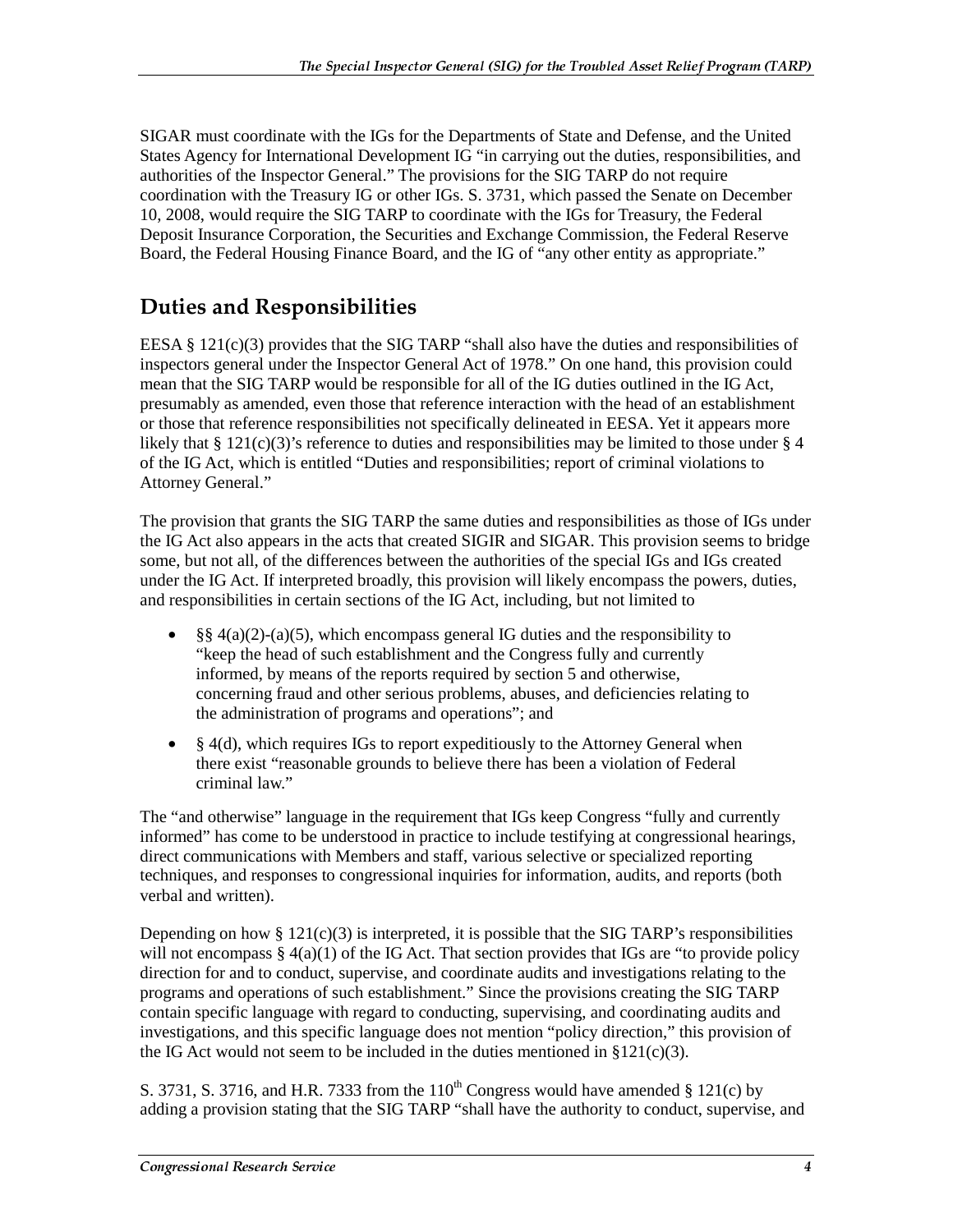coordinate an audit or investigation of any action taken under this title [which covers the TARP] as the [SIG] determines appropriate," with the exception of actions taken under EESA §§ 115, 116, 117, and 125. These sections respectively address graduated authorization granted to the Treasury Secretary to purchase troubled assets, oversight and audits by the Comptroller General (head of the Government Accountability Office), a Comptroller General study and report on margin authority "to determine the extent to which leverage and sudden deleveraging of financial institutions was a factor behind the current financial crisis," and the Congressional Oversight Panel.

H.R. 384 from the 111<sup>th</sup> Congress would amend EESA to address auto industry financing and restructuring and provide an additional duty for the SIG TARP—conducting, supervising, and coordinating audits and investigations of the "President's designee."18 H.R. 384 defines the "President's designee" as "one or more officers from the Executive Branch having appropriate expertise in such areas as economic stabilization, financial aid to commerce and industry, financial restructuring, energy efficiency, and environmental protection to carry out" the auto industry financing and restructuring.<sup>19</sup> Additionally, H.R. 384 provides that "[t]he Special Inspector General shall also have the duties, responsibilities, and authorities of inspectors general under the Inspector General Act of 1978, including section 6 of such Act." The bill may add this sentence regarding § 6 because it would emphasize that the SIG TARP's duties, responsibilities, and authorities are not confined to those in P.L. 110-343 § 121(c). P.L. 110-343 § 121(d)(1) states: "In carrying out the duties specified in subsection(c), the Special Inspector General shall have the authorities provided in section 6 of the Inspector General Act of 1978."

#### **SIG TARP Reports**

If the SIG TARP's duties and responsibilities are interpreted to be confined to those in § 4 of the IG Act, the above cross reference to "the reports required by section 5" in § 4(a)(5) of the IG Act appears to subject the SIG TARP to the IG Act § 5 reporting requirements as well. However, it is not clear as to whether the SIG TARP would need to submit the reports in  $\S 5$  of the IG Act in addition to the reports required in EESA or whether the SIG TARP would only be responsible for the required reports set forth in EESA.

For example, § 5(d) of the IG Act requires establishment IGs to immediately report "particularly serious or flagrant problems, abuses, or deficiencies" to the head of the establishment whenever the IG becomes aware of such issues. The head of the establishment then must send the report to the appropriate congressional committees within seven days, along with the establishment head's comments in his or her own report. Since EESA requires the SIG TARP to report to Congress only, and not to an establishment head, it is not clear if the SIG TARP would be required to comply with those reporting requirements in  $\S$  5(d) of the IG Act. If EESA is interpreted to include the reporting requirements in § 5 of the IG Act, then the SIG TARP could be required to submit certain reports to the establishment head, which would appear to be the Secretary of the Treasury, as TARP itself has not been designated an establishment.

<sup>&</sup>lt;sup>18</sup> H.R. 384, § 302 (amending P.L. 110-343 by adding a Title IV that would address auto industry financing and restructuring). Section 410 of the new Title IV addresses oversight and audits and the additional duty for the SIG TARP.

<sup>&</sup>lt;sup>19</sup> H.R. 384, § 302 (amending P.L. 110-343 by adding § 402, Presidential Designation).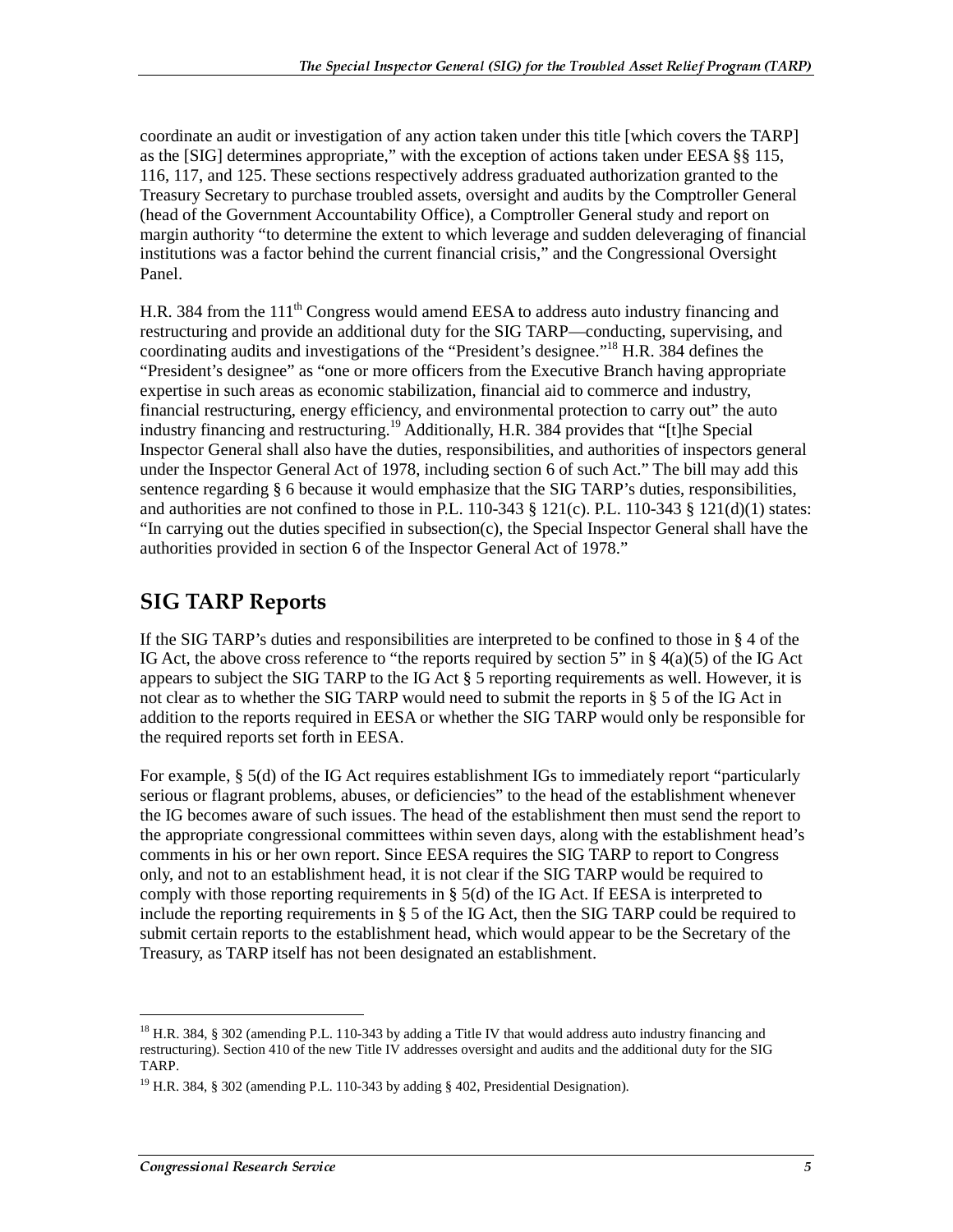EESA  $\S$  121(f) specifies certain reporting requirements for the SIG TARP, including a report 60 days after the SIG's confirmation by the Senate and every quarter thereafter. The report must include "a detailed statement of all purchases, obligations, expenditures, and revenues associated with" the TARP. The specificity of the language of this report provision could be interpreted to imply that the "duties and responsibilities" provision in  $\S 121(c)(3)$  would not extend to the reporting requirements set out in § 5 of the IG Act, which provides that the IG office must prepare semiannual reports and submit them to the head of the establishment, who in turn must transmit them to appropriate congressional committees with his or her own report.<sup>20</sup> Alternatively, the IG Act § 5 reports could be required in addition to the reports set out in EESA.

There is no explicit requirement in EESA that the Treasury Secretary (or anyone else) be allowed to comment on the reports that the SIG TARP submits to Congress. Although there may be other reporting requirements with respect to TARP, they would not be intended to respond to SIG concerns or criticisms. SIGAR and SIGIR have such requirements enabling the Secretaries of State and Defense to submit comments to the appropriate congressional committees, as well as requirements that the reports be made public, and even published on a website.<sup>21</sup> The IG Act also provides that the head of the establishment must make the semiannual IG reports and the semiannual establishment head reports available to the public, on request, within 60 days of the establishment head's transmission of the reports to the appropriate congressional committees.<sup>22</sup>

S. 18 and S. 3731 would add a provision requiring the Treasury Secretary to "take action to address deficiencies identified by a [SIG TARP] report or investigation," or to certify to the appropriate congressional committees "that no action is necessary or appropriate." Additionally, S. 3731 would require the SIG TARP to "submit a report to Congress analyzing the use of any funds received by a financial institution under the TARP" not later than July 1, 2009. S. 18 contains a similar requirement. Under S. 3731's amendments, such a report would be publicly available on the SIG's website "within 24 hours after the submission of the report." S. 3731 would also require all reports submitted by the SIG TARP to be publicly available, with exceptions prohibiting public disclosure of certain information.

#### **Whistleblower Protections**

It is important to note that EESA  $\S 121(c)(3)$  will not necessarily encompass the whistleblower protections in § 7 of the IG Act. These provisions address complaints or information provided by a whistleblowing employee, the disclosure of a whistleblower's identity, and reprisals threatened or taken against a whistleblower. Under the IG Act, not every complaint must be investigated, and the IG has discretion in accepting complaints from individuals other than employees. However, it appears that IGs are willing to accept complaints from anyone, not just employees, and the legislative history of the IG Act does not prohibit IGs from receiving and acting on information or complaints from any source. On a related note, EESA provides that the Financial Stability Oversight Board, as established by the legislation, will be responsible for "reporting any suspected fraud, misrepresentation, or malfeasance" to the SIG TARP or the Attorney General.<sup>23</sup>

 $20\,$  5 U.S.C. §§ 5(a)-(b).

<sup>&</sup>lt;sup>21</sup> *See, e.g.*, P.L. 110-181, §§ 1229(i)-(k). The President can waive the public availability requirement of the SIGIR and SIGAR reports for national security reasons.

 $22$  5 U.S.C. App. § 5(c).

<sup>&</sup>lt;sup>23</sup> P.L. 110-343, § 104(a)(3). Additionally, the Comptroller General must submit reports on "the activities and (continued...)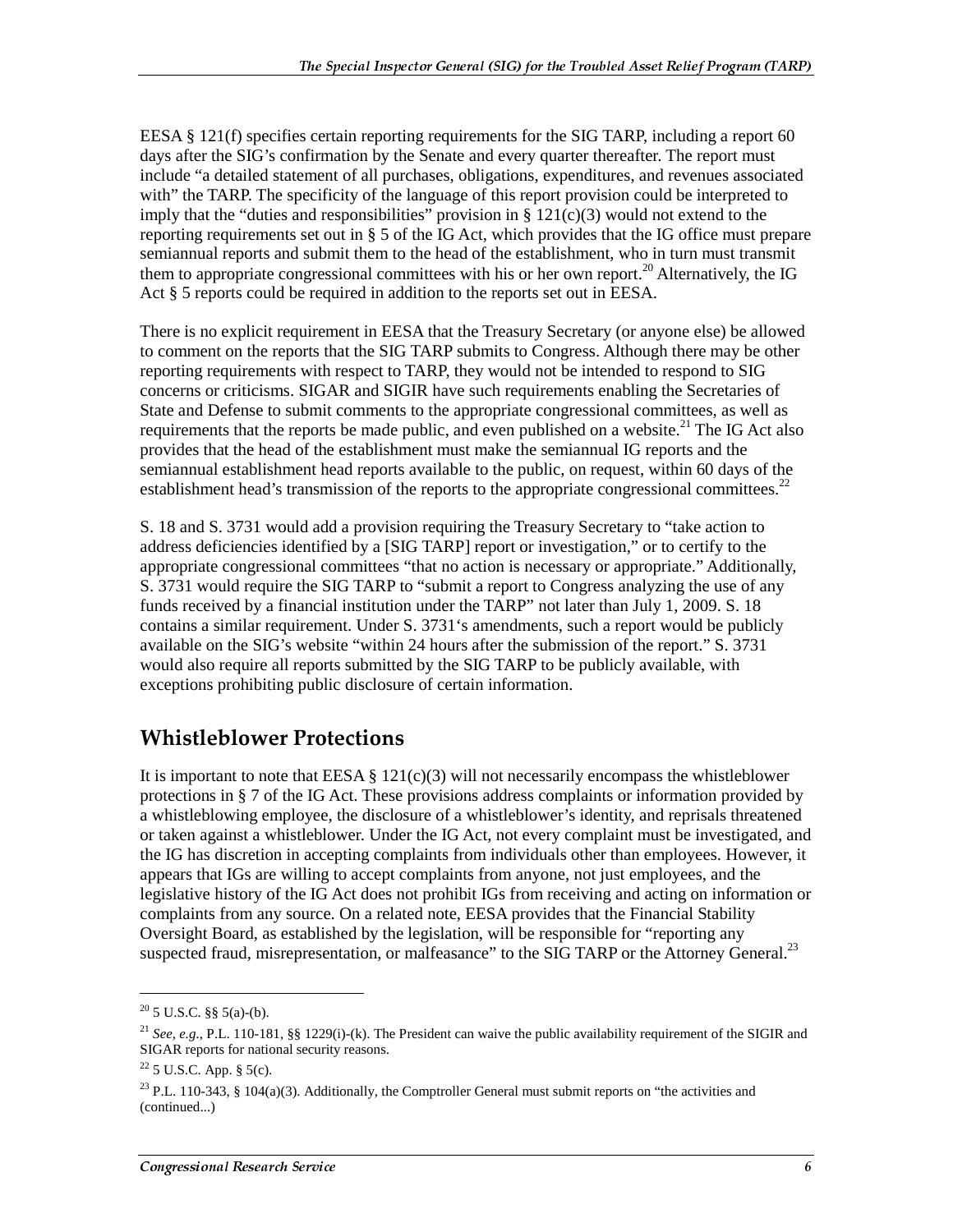However, a whistleblower with information concerning the possible existence of illegal activities or mismanagement regarding the purchase or insurance of troubled assets could conceivably be covered by the IG Act § 7 protections if he or she reported the information to the Treasury IG, as opposed to the SIG TARP. The acts that created SIGIR and SIGAR do not contain whistleblower protections either.

In view of the fact that the current TARP approach is concentrating on banking concerns, it is interesting to note that federal law providing whistleblower protection to employees of insured depository institutions and federal banking agencies applies only to information turned over to federal banking agencies or the Attorney General.<sup>24</sup>

#### **Resources**

Section 121(d) of EESA states that the SIG TARP will have the authorities of § 6 of the IG Act, which provides in subsection (c) that the head of an establishment must give the IG office within the establishment adequate office space, equipment, supplies, and other services. It could be argued that the Secretary of the Treasury is the head of the establishment in which the TARP is located, as § 11(2) of the IG Act defines "establishment" to include the Treasury. In addition,  $§$  6(a)(3) of the IG Act provides that the IG is authorized "to request information or assistance as may be necessary for carrying out the duties and responsibilities provided by the IG Act from any Federal, State, or local government agency or unit thereof." It is not clear if "assistance" would cover office space, however, if it does, the SIG TARP would appear to be able to request facilities and resources from the Treasury Department. In contrast, EESA specifically provides that "[t]he Secretary shall provide the Comptroller General with appropriate space and facilities in the Department of the Treasury as necessary to facilitate oversight of the TARP until the termination date established in section 120."<sup>25</sup>

The provisions in the act creating SIGAR enabled that special IG to rely on the personnel, facilities, and resources of another special IG,  $SIGIR<sup>26</sup> SIGIR$ , in turn, could rely on the Department of State or the Department of Defense for equipment, office supplies, and communications facilities and services within either agency, including at appropriate locations of the Department of State in Iraq. $27$ 

#### Hiring Staff for the SIG TARP Office

EESA § 121(e) provides that the SIG TARP "may select, appoint, and employ such officers and employees as may be necessary for carrying out the duties of the [SIG], subject to the provisions of title 5, United States Code, governing appointments in the competitive service, and the provisions of chapter 51 and subchapter III of chapter 53 of such title, relating to classification and General Schedule pay rates." This provision mirrors the language in SIGIR's provisions, and

<sup>(...</sup>continued)

performance of the TARP and of any agents or representatives of the TARP" to the SIG TARP at least every 60 days. P.L. 110-343, § 116(a)(3).

 $^{24}$  12 U.S.C. § 1831j.

<sup>&</sup>lt;sup>25</sup> P.L. 110-343, § 116(a)(2)(A).

 $^{26}$  P.L. 110-181, §§ 1229(h)(4), (6).

<sup>&</sup>lt;sup>27</sup> *See, e.g.*, P.L. 108-106, § 3001(h)(5).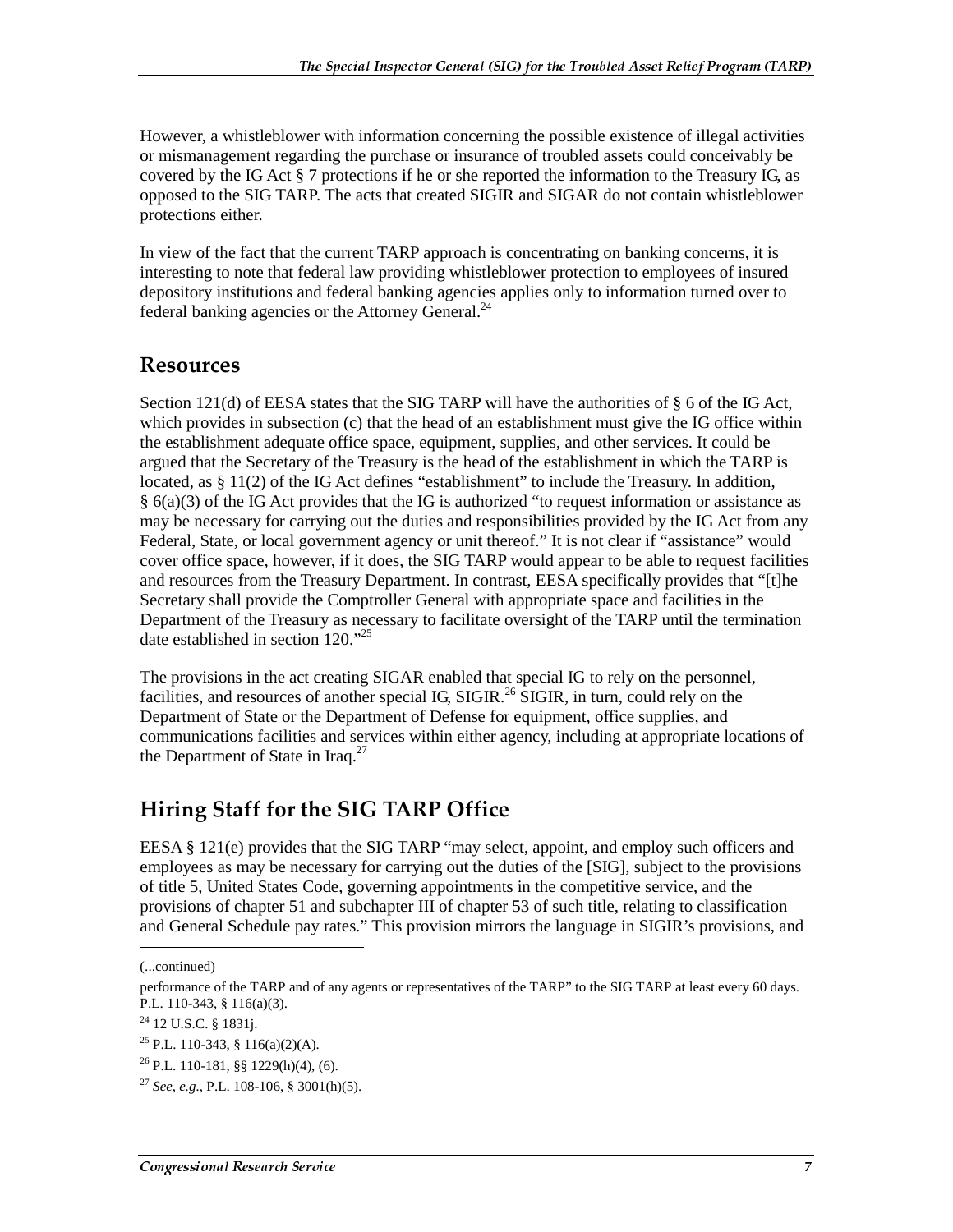means that SIG TARP employees would be hired under civil service laws. However, Congress recently provided SIGIR with temporary employment authority that follows the authority granted to temporary federal organizations.<sup>28</sup> Employees in such temporary federal organizations are excepted from competitive civil service rules in title 5, United States Code regarding appointment, pay, and classification.<sup>29</sup> There are several categories of positions excepted by the Office of Personnel Management (OPM) from competitive service—Schedules A, B, and C—for which it is not practical to adhere to qualification requirements of the competitive civil service or hold competitive examinations or which are political appointments.

H.R. 7333, S. 18, S. 3716, and S. 3731 would give the SIG TARP temporary hiring power outside of competitive civil service requirements akin to that of SIGIR under 5 U.S.C. § 3161. Such temporary hiring power would only be in effect for six months under H.R. 7333, S. 3716 and S. 3731, while S. 18 would limit the SIG TARP's ability to make appointments under 5 U.S.C. § 3161 to the first year after the SIG TARP's confirmation.

Although EESA does not provide for this temporary hiring authority for the SIG TARP, EESA § 121(e)(3) provides that the SIG "may enter into contracts or other arrangements for audits, studies, analyses, and other services with public agencies and with private persons, and make such payments as may be necessary to carry out the duties of the Inspector General." Thus, it appears that the SIG TARP has the authority to hire employees for the office under such contracts or arrangements.

#### Funding

EESA  $\S 121(g)$  provides that the SIG TARP shall have \$50 million to carry out the duties of the office. S. 3731 would make such funds available "not later than 7 days" after the SIG is confirmed by the Senate, while S. 18 would make such funding available three days after the SIG TARP was confirmed. As mentioned above, SIG Neil Barofsky was confirmed on December 8, 2008. S. 3731's provision regarding funding may have been aimed at correcting issues with funding for SIGAR, for which \$20 million authorized in initial funding was not disbursed.<sup>30</sup> Congress allotted a total of \$7 million, but the SIGAR noted in a report that "due to current funding restraints, SIGAR does not expect to reach full operational capacity until the  $4<sup>th</sup>$  quarter of fiscal year 2009."<sup>31</sup>

### **Termination**

EESA § 121(h) establishes that the office of the SIG TARP "shall terminate on the later of—(1) the date that the last troubled asset acquired by the Secretary under section 101 has been sold or transferred out of ownership or control of the Federal Government; or (2) the date of expiration of

 $28$  The SIGIR may "exercise the authorities of subsections (b) through (i) of section 3161 of title 5, United States Code (without regard to subsection (a) of such section)." P.L. 110-181, § 1221(e). Section 3161 of 5 U.S.C. addresses temporary federal organizations formed "for the purpose of performing a specific study or other project" that are "terminated upon the completion of the study or projection or upon the occurrence of a condition related to the completion of the study or project" that have a duration "not in excess of three years."

<sup>&</sup>lt;sup>29</sup> 5 U.S.C. § 3161(b)(3); USAJOBS, How Federal Jobs are Filled, http://www.usajobs.gov/EI55.asp.

<sup>30</sup> Karen DeYoung, *Official Report Faults Iraq Reconstruction*, Wash. Post, December 14, 2008, at A17.

 $31$  *Id.*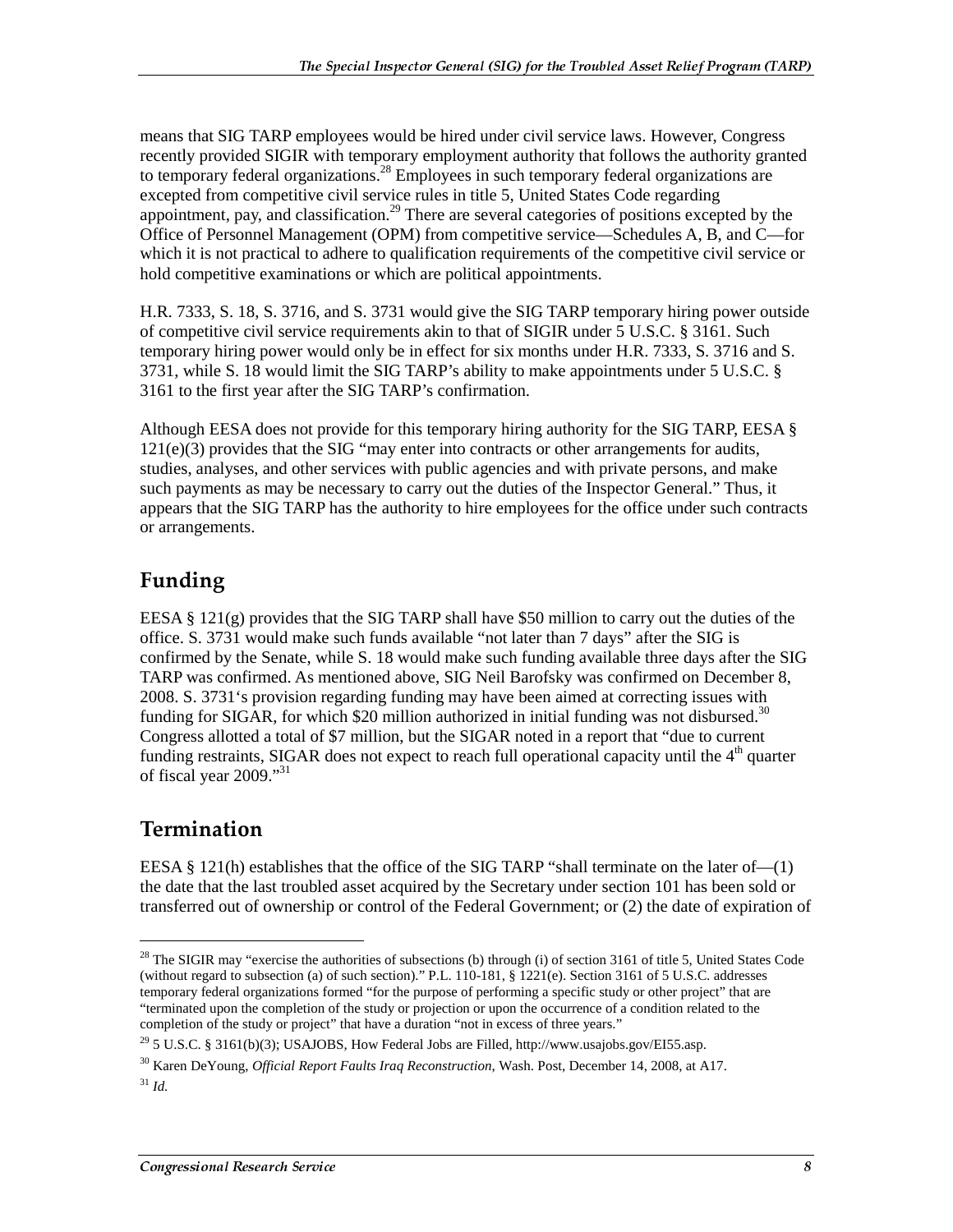the last insurance contract issued under section 102."<sup>32</sup> In contrast, SIGIR and SIGAR "shall terminate 180 days after the date on which amounts appropriated or otherwise made available for the reconstruction of Iraq [or Afghanistan] that are unexpended are less than \$250,000,000.<sup>333</sup> While the continuation of the other special IGs is limited based on the amount of the reconstruction accounts, the SIG TARP may be a continuing necessity to audit the purchase, transfer, sale, and insurance of troubled assets, in whatever form they may take under EESA § 3(9).<sup>34</sup> In the event that the office of the SIG TARP is terminated, H.R. 384 from the 111<sup>th</sup> Congress would provide that the Treasury IG assumes the SIG TARP's responsibilities "under this subsection," which refers to the auto industry financing and restructuring.<sup>35</sup>

## IGs' Authority to Conduct Audits and Investigations

This portion of the report provides a legal analysis of the general ability of IGs to conduct audits and investigations, as well as the specific authority of the SIG TARP to conduct audits and investigations. At the outset, it is important to recognize that most IGs have virtually unfettered discretion over initiating and conducting audits and investigations dealing with waste, fraud, and abuse within their own agencies. As a corollary, they may accept, delay, modify, or reject a request to conduct an audit or investigation from any party, including individual Members of Congress, officials at the Office of Management and Budget, other IGs, IG councils, agency officials, and private parties and organizations. Only a provision in a statute could officially order an IG investigation or audit. However, IGs are intended to serve as an oversight arm of Congress within agencies, and it is Congress that has explicitly delegated auditing and investigative functions to IGs. Congress is not prohibited from requesting IGs to conduct audits or investigations, and no improprieties are raised when a committee or a Member makes such a request. The legislative history of the IG Act supports the understanding that Congress could ask IGs for information.36 IGs generally comply with such requests.

#### Background

Under § 6 of the IG Act, IGs have been granted broad authority to conduct audits and investigations; to gain direct access to agency records and information; to request assistance from other federal, state, and local government agencies; to subpoena information and documents; to administer oaths when taking testimony; and to hire staff and manage their own resources. The

 $32$  P.L. 110-343, § 121(h).

<sup>33</sup> P.L. 110-181, § 1221(h), § 1229(o).

<sup>&</sup>lt;sup>34</sup> Under TARP's Capital Purchase Program, the Treasury Department is contracting to receive, in addition to senior preferred stock, stock warrants exercisable over a ten-year term. TARP Capital Purchase Program, Senior Preferred Stock and Warrants, Summary of Senior Preferred Terms, http://www.ustreas.gov/press/releases/reports/termsheet.pdf.

 $35$  H.R. 384, § 302 (amending P.L. 110-343 by adding a new § 410(b)).

<sup>&</sup>lt;sup>36</sup> Representative Jack Brooks, the House Floor Manager of the Inspector General bill, explained after completion of the conference with the Senate that "there is no prohibition [in the bill] with respect to filing [with congressional committees] all the information which Congress wants. We will be able to get it. There is no problem with it." 124 Cong. Rec. 32032 (1978) (Rep. Brooks).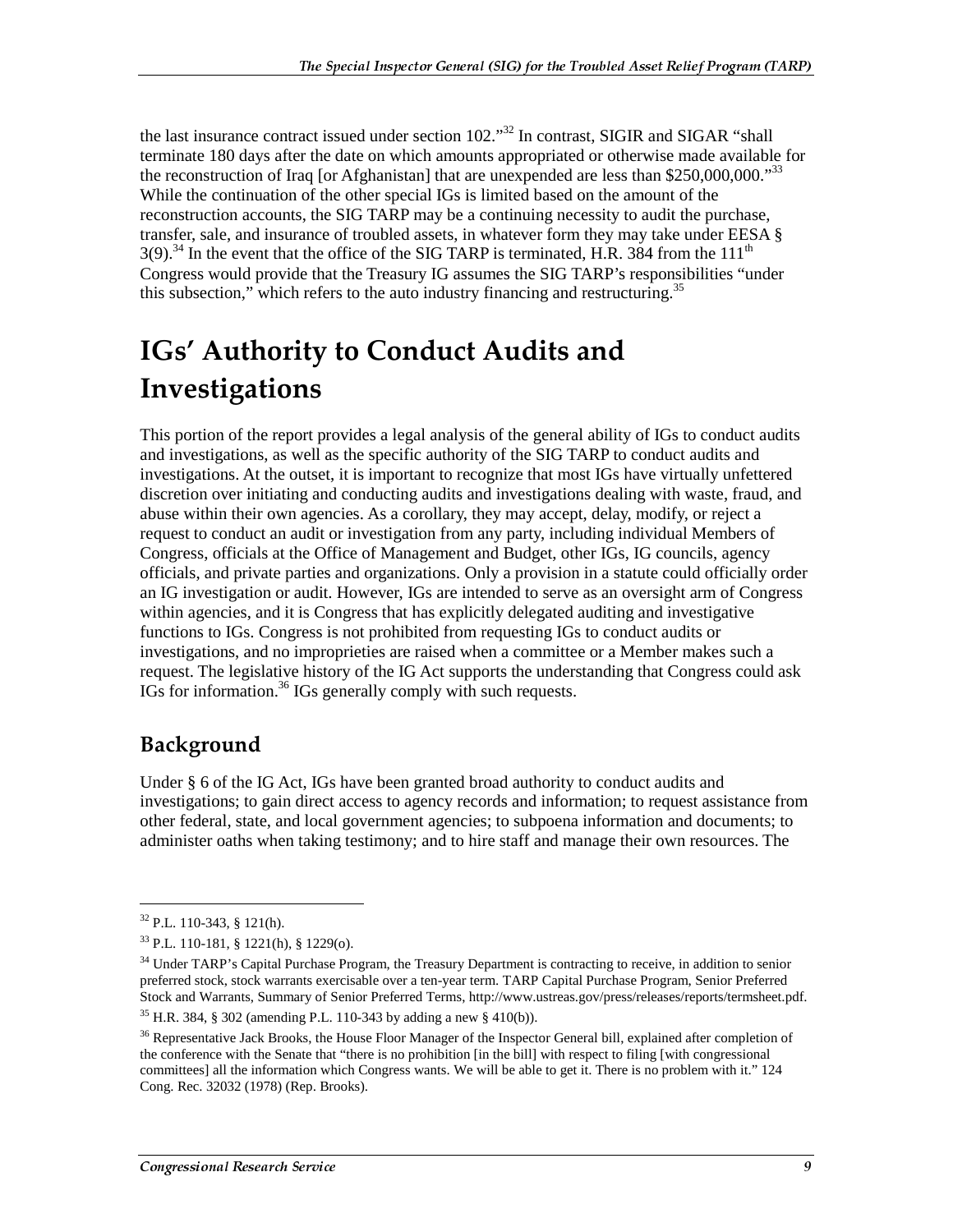SIG TARP most likely retains these powers as well, as EESA § 121(d) provides that the SIG TARP "shall have the authorities provided in section 6 of the Inspector General Act of 1978."37

However, concerns have been expressed with regard to the SIG TARP's ability to obtain records from third parties. The equity purchase transactions under the TARP involve applications to Treasury from regulated banks, thrifts, bank holding companies, and thrift holding companies, through their federal regulators, who have access to virtually all the records of the institutions and are required to examine them periodically.<sup>38</sup> Some of these records may be subject to laws preventing disclosure except to bank regulators.<sup>39</sup> On the other hand, this may not be the case with many of the entities that may be involved in mortgage-related securities purchases, either as contractors to aid Treasury in pricing the assets or as holders of mortgage-related securities. Such entities include mortgage-backed securities trusts, hedge funds, and investment banks. The books of these entities would not have undergone the routine scrutiny involved in bank supervision, and the entities may be unaccustomed to opening their books to federal regulators outside of their participation in the TARP program.

#### EESA Authority to Conduct Investigations and Audits

EESA grants discretion for the SIG TARP in setting investigative priorities and making specific commitments. The SIG TARP is authorized "to conduct, supervise, and coordinate audits and investigations of the purchase, management, and sale of assets by the Secretary of the Treasury under any program established by the Secretary under section 101, and the management by the Secretary of any program established under section 102, including by collecting and summarizing [certain] information" related to troubled assets.<sup>40</sup> Other than these categories, EESA contains no requirements or criteria directing what types of audits and investigations might be conducted, at what level and extent, when, and at what expense (within the office's budget). $41$  The authorities available to the SIG TARP under the duties and responsibilities outlined in IG Act § 4 (which applies to the SIG TARP per EESA  $\S$  121(c)(3)) would still provide the SIG TARP with the ability to conduct audits and investigations of activities related to EESA funds and would not appear to limit the SIG TARP's authority to the TARP-specific duties specified in EESA §  $121(c)(1)$ . Moreover, as previously mentioned, unlike the limits on the Treasury IG's authority,

<sup>&</sup>lt;sup>37</sup> The Homeland Security Act of 2002 gave law enforcement powers to criminal investigators in offices headed by IGs appointed under IG Act § 3. P.L. 107-296, § 812 (amending IG Act § 6). Section 11 of the Inspector General Reform Act of 2008, P.L. 110-409, granted this authority to IGs appointed under IG Act § 8G, the designated federal entity IGs. It is not clear whether the SIG TARP possesses these law enforcement powers. In contrast,  $\S 1229(g)(1)$  of P.L. 110-181, which created SIGAR, specifies that SIGAR "shall have the authorities provided in section 6 of the Inspector General Act of 1978, including the authorities under subsection (e) of such section." The provisions addressing SIGIR contain similar language.

<sup>&</sup>lt;sup>38</sup> Since the institutions which are participating in the TARP Capital Purchase Program include national banks, it is possible that 12 U.S.C. § 484(a) might be invoked to question the authority of the TARP SIG to conduct an investigation of the records of a national bank. This statute specifies that "no national bank shall be subject to any visitorial powers except as authorized by federal law, vested in the courts of justice or such as shall be exercised by Congress.... " In the banking context, visitorial powers involve the authority to "visit" a bank and examine its activities and observance of laws and regulations, including the examination of records.

<sup>&</sup>lt;sup>39</sup> Under 18 U.S.C. § 1906, there are criminal penalties applicable to disclosing certain information from bank examination reports.

<sup>40</sup> P.L. 110-343, § 121(c)(1).

 $^{41}$  However, as previously mentioned, S. 3716 proposes to exclude actions taken under certain sections of the TARP from the special IG's authority to conduct audits and investigations.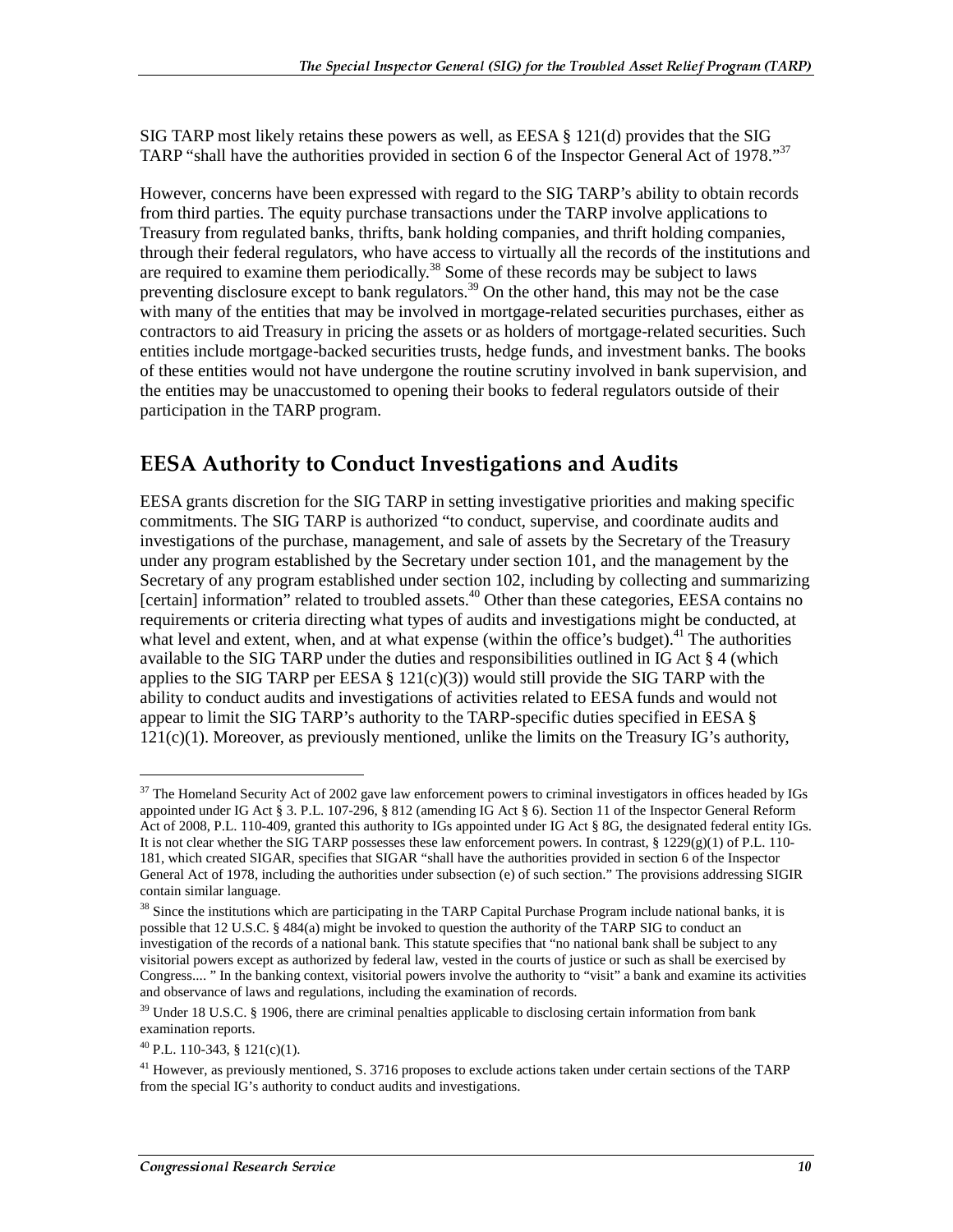there is no clause in EESA specifying that the SIG TARP may be "prevent [ed] or prohibit [ed] ... from initiating, carrying out, or completing any audit or investigation, or from issuing any subpena during the course of any audit or investigation."<sup>42</sup> Additionally, there appear to be no prohibitions or restrictions in EESA or the IG Act that would prevent the SIG TARP from inquiring into a matter currently and directly through his or her own office of inspector general at the request of a committee or Member of Congress.

#### Jurisdiction

Additionally, for most IGs, there are no boundaries on the jurisdiction of the IG over agency programs, operations, or internal units.<sup>43</sup> Most IGs are authorized "to make such investigations and reports relating to the administration of the programs and operations of the applicable establishment as are, in the judgment of the Inspector General, necessary or desirable."<sup>44</sup> As with other references to IG Act § 6, this provision applies to the SIG TARP. Courts have also held that the IGs' investigative authority extends to private contractors:

[T]he legislative history of the Act clearly indicates that Congress specifically intended to extend the OIG's power of review over private entities working closely with government agencies because such entities are privy to highly confidential information and are paid large sums of federal funds for their services, creating a potential risk for abuse both inside and outside government agencies.<sup>45</sup>

#### **Access to Agency Materials**

Supporting their responsibilities, IGs are "to have access to all records, reports, audits, reviews, documents, papers, recommendations, and other material available to the applicable establishment which relate to programs and operations with respect to which that Inspector

 $42$  5 U.S.C. App. §§ 3(a), 8D. Only a few agency heads are specifically authorized to prevent, prohibit, or halt an IG audit or investigation, including the heads of the Departments of Defense, Homeland Security, Justice, Treasury, the U.S. Postal Service, and the Central Intelligence Agency. 5 U.S.C. App. § 8. (The CIA IG operates under P.L. 101- 193.) Even in such exceptions, however, Congress has taken pains to assure the integrity of its ability to continue to receive information from these IGs. The six agency heads may exercise this power only for specified reasons—dealing with national security, intelligence, counterintelligence, ongoing criminal investigations, and other law enforcement matters—and must notify the IG and Congress of their reasons when doing so. For example, within 30 days of receipt of the notice of the Secretary of Homeland Security's decision to prohibit an IG from continuing an audit or investigation, the IG must transmit a response to the President of the Senate, the Speaker of the House, and to "appropriate committees and subcommittees of Congress." 5 U.S.C. App. § 8I(a)(3). In addition, Congress provided that the exercise of the Secretary's prohibitory power "should not be construed as limiting the right of Congress or any committee of the Congress *to access any information it seeks*" (emphasis added). 5 U.S.C. App. § 8I(b).

 $43$  The IG in the Department of Justice was limited to examining the Federal Bureau of Investigation and the Drug Enforcement Administration, until an Attorney General directive and a subsequent statutory amendment placed all department components under the Office of Inspector General's jurisdiction with the exception of certain misconduct allegations. P.L. 107-273, § 308.

 $44$  5 U.S.C. App. § 6(a)(2).

<sup>45</sup> United States v. Hunton & Williams, 952 F. Supp. 843, 849 (D.D.C. 1997) (citing Adair v. Rose Law Firm, 867 F. Supp. 1111, 1115 (D.D.C. 1994), and holding "[t]he statutory law, legislative history and case law support the OIG-RTC's authority to investigate outside contractors for the purpose of detecting and preventing fraud by outside legal contractors"); *see also* United States v. Aero Mayflower Transit Co., 831 F.2d 1142 (D.C. Cir. 1987) (upholding the enforcement order for 377 subpoenas issued by the Department of Defense IG "directed to interstate van lines and their local agents").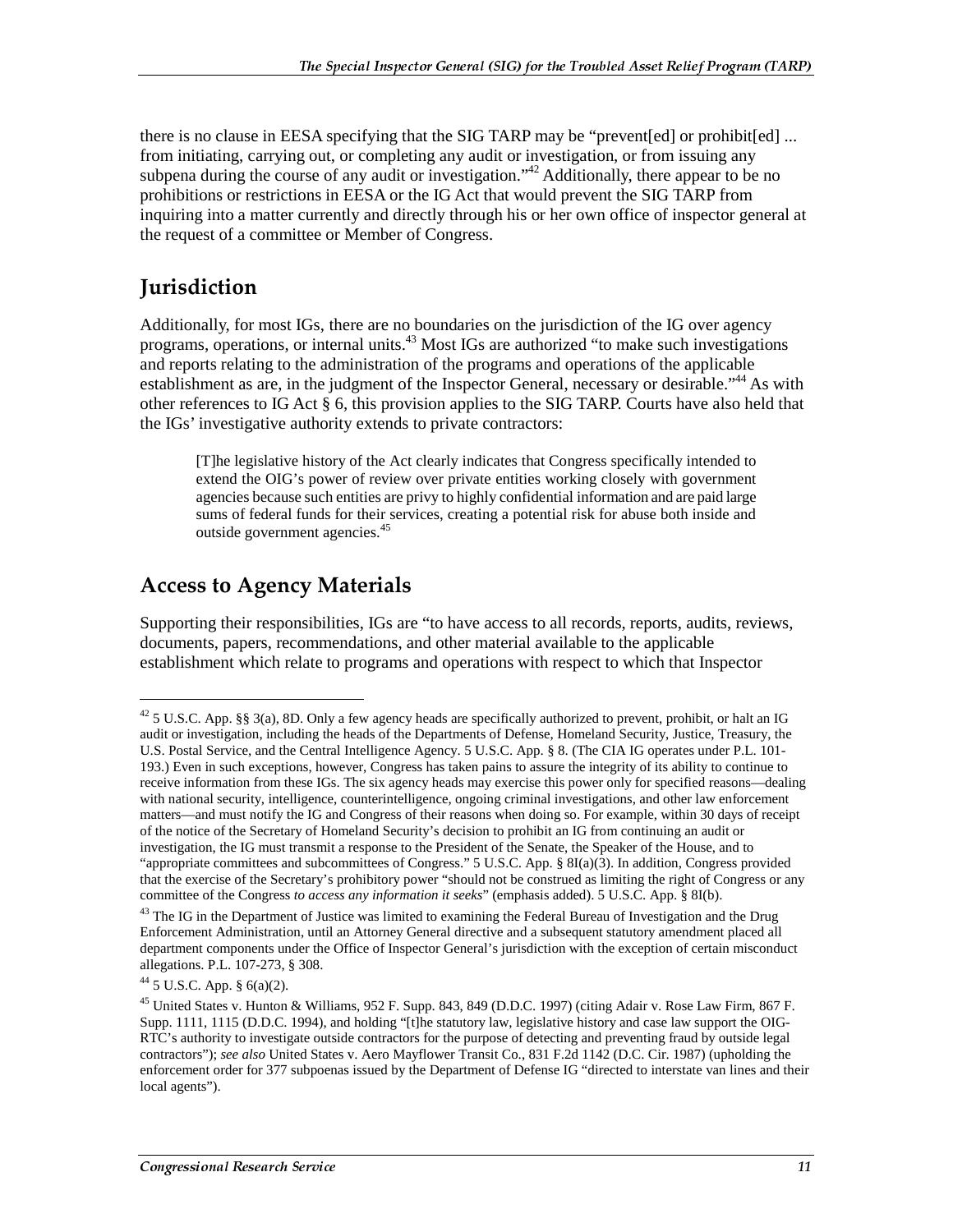General has responsibilities under this Act."<sup>46</sup> There is no limitation on this right of access in the IG Act. The IG's ability to "have access to all records" indicates that the IG's investigative and audit powers extend into the private sector and to individuals outside the agency, for instance, when the IG audits contracts with industry or investigates suspected fraud in agency purchases or other wrongdoing by private individuals in connection with agency operations and programs.

The SIG TARP retains these powers as well, as EESA § 121(d) provides that the SIG TARP "shall have the authorities provided in section 6 of the Inspector General Act of 1978." As a result, it appears that the SIG TARP would be able to access records of third-parties that participate in the TARP program and that relate to EESA funds. However, additional legislation could make the SIG TARP's authority in this area more explicit. In the event that a private entity would not voluntarily yield its records to the SIG TARP, the IG would have the option of using his subpoena power, as discussed below.

#### Subpoena Power

Section 6(a)(4) of the IG Act, states that "each Inspector General, in carrying out the provisions of this Act, is authorized ... to require by subpoena the production of all information, documents, reports, answers, records, accounts, papers, and other data in any medium (including electronically stored information, as well as any tangible thing) and documentary evidence necessary in the performance of the functions assigned by this Act....<sup>147</sup> Subpoena authority under the IG Act is delegable,  $48$  and subpoenas issued under the act are judicially enforceable.  $49$ The IG Act contains no explicit prohibition on disclosure of the existence or specifics of a subpoena issued under this authority. The SIG TARP retains these subpoena powers as well, as EESA  $\S$  121(d) provides that the SIG TARP "shall have the authorities provided in section 6 of the Inspector General Act of 1978."

The legislative history of the IG Act addresses the subpoena as an investigative tool intended for use in both administrative and criminal investigations:

Subpoena power is absolutely essential to the discharge of the Inspector and Auditor General's functions. There are literally thousands of institutions in the country which are somehow involved in the receipt of funds from Federal programs. Without the power necessary to conduct a comprehensive audit of these entities, the Inspector and Auditor General could have no serious impact on the way federal funds are expended. . . .

The committee does not believe that the Inspector and Auditor General will have to resort very often to the use of subpoenas. There are substantial incentives for institutions that are involved with the Federal Government to comply with requests by an Inspector and Auditor General. In any case, however, knowing that the Inspector and Auditor General has recourse to subpoena power should encourage prompt and thorough cooperation with his audits and investigations. The committee intends, of course, that the Inspector and Auditor General will

<sup>46 5</sup> U.S.C. App. § 6.

<sup>47 5</sup> U.S.C. App. § 6(a)(4).

<sup>48</sup> *United States v. Custodian of Records*, 743 F.Supp. 783, 786 (W.D.Okla. 1990); *Doyle v. U.S. Postal Service*, 771 F.Supp. 138, 140 (E.D.Va. 1991).

<sup>&</sup>lt;sup>49</sup> 5 U.S.C. App. §  $6(a)(4)$ (" ... which subpena, in the case of contumacy or refusal to obey, shall be enforceable by order of any appropriate United States District Court ... "); *Inspector General v. Banner Plumbing Supply Co., Inc.*, 34 F.Supp. 682, 686 (N.D. Ill. 1998); *University of Medicine and Dentistry v. Corrigan*, 347 F.3d 57, 63 (3d Cir. 2003).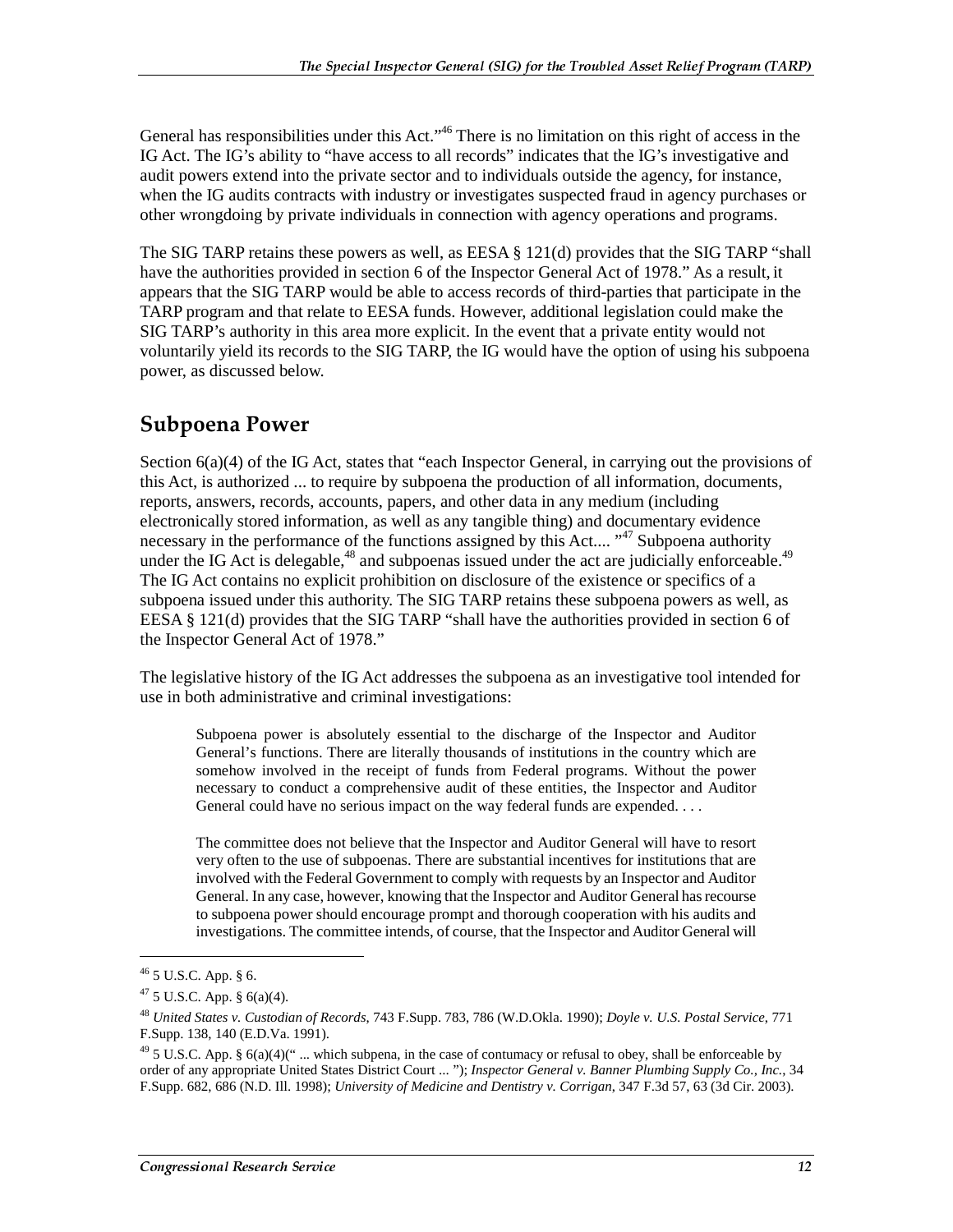use this subpoena power in the performance of is statutory functions. The use of subpena power to obtain information for another agency component which does not have such power would clearly be improper.<sup>50</sup>

The Justice Department reports that the "the Inspector General['s administrative subpoena] authority is mainly used in criminal investigations,<sup>551</sup> and the courts have held that "the Act gives" the Inspectors General both civil and criminal investigative authority and subpoena powers coextensive with that authority."<sup>52</sup>

The legislative history of the IG Act also discusses subpoenas of third-party bank records:

[The committee recognizes that there is a substantial ongoing dispute about the propriety of so-called third party subpoenas: i.e., subpoenaing records of an individual which are in the hands of an institution, such as a bank. Since *U.S. v. Miller*, 425 U.S. 435 (1976), individuals have been regarded as having no protectable right of property with respect to their bank records. A law enforcement agency can obtain such records from a bank without any showing of cause to a neutral magistrate or any notice to the individual involved. The committee notes that progress has been made on legislation concerning financial privacy which would require notice to be given to an individual whose bank records are being obtained by a law enforcement agency. Hopefully, this progress will lead to legislation of general applicability to all law enforcement authorities, including Inspector and Auditor Generals].<sup>53</sup>

#### Authority to Administer Oaths and Conduct Interviews

IGs, and the SIG TARP (through the authorities in IG Act  $\S 6$  as provided by EESA  $\S 121(d)$ ) have the authority "to administer to or to take from any person an oath, affirmation, or affidavit, whenever necessary in the performance of the functions assigned by this Act.<sup> $54$ </sup> The phrase "any person" indicates that the IG's investigative powers extend into the private sector and to individuals outside the agency. Oaths administered by IGs "shall have the same force and effect as if administered or taken by or before an officer having a seal."<sup>55</sup> False material statements made to an IG under oath may subject an individual to criminal prosecution or perjury charges.<sup>56</sup>

Several court cases discuss an OIG's ability to conduct interviews in the course of investigations. In *United States Nuclear Regulatory Commission v. Federal Labor Relations Authority* (FLRA), the United States Court of Appeals for the Fourth Circuit noted that the IG Act facilitates the IG's auditing and investigative functions by giving "each Inspector General access to the agency's

<sup>50</sup> S.Rep.No. 95-1071, at 34 (1978).

<sup>51</sup> Office of Legal Policy, United States Department of Justice, *Report to Congress on the Use of Administrative Subpoena Authorities by Executive Branch Agencies and Entities*, 6 (2002).

<sup>52</sup> *United States v. Aero Mayflower Transit Co., Inc.*, 831 F.2d 1142, 1145 (D.C.Cir. 1987); *see also Inspector General v. Banner Plumbing Supply, Co., Inc.*, 34 F.Supp.2d 682, 688 (N.D.Ill. 1998); *United States v. Medic Housing, Inc.*, 736 F.Supp. 1531, 1535 (W.D.Mo. 1989).

<sup>53</sup> S.Rep.No. 95-1071, at 34 (1978)(footnote 7 of the committee report in brackets).

 $54$  5 U.S.C. App. § 6(a)(5).

 $55$  5 U.S.C. App. § 6(a)(5).

<sup>56 18</sup> U.S.C. §§ 1001, 1621; *see* United States v. Debrow, 346 U.S. 374, 377 (1953) ("The oath administered must be authorized by a law of the United States."); United States v. Correia, 1995 U.S. App. LEXIS 3061 (1<sup>st</sup> Cir. 1995) (unpublished).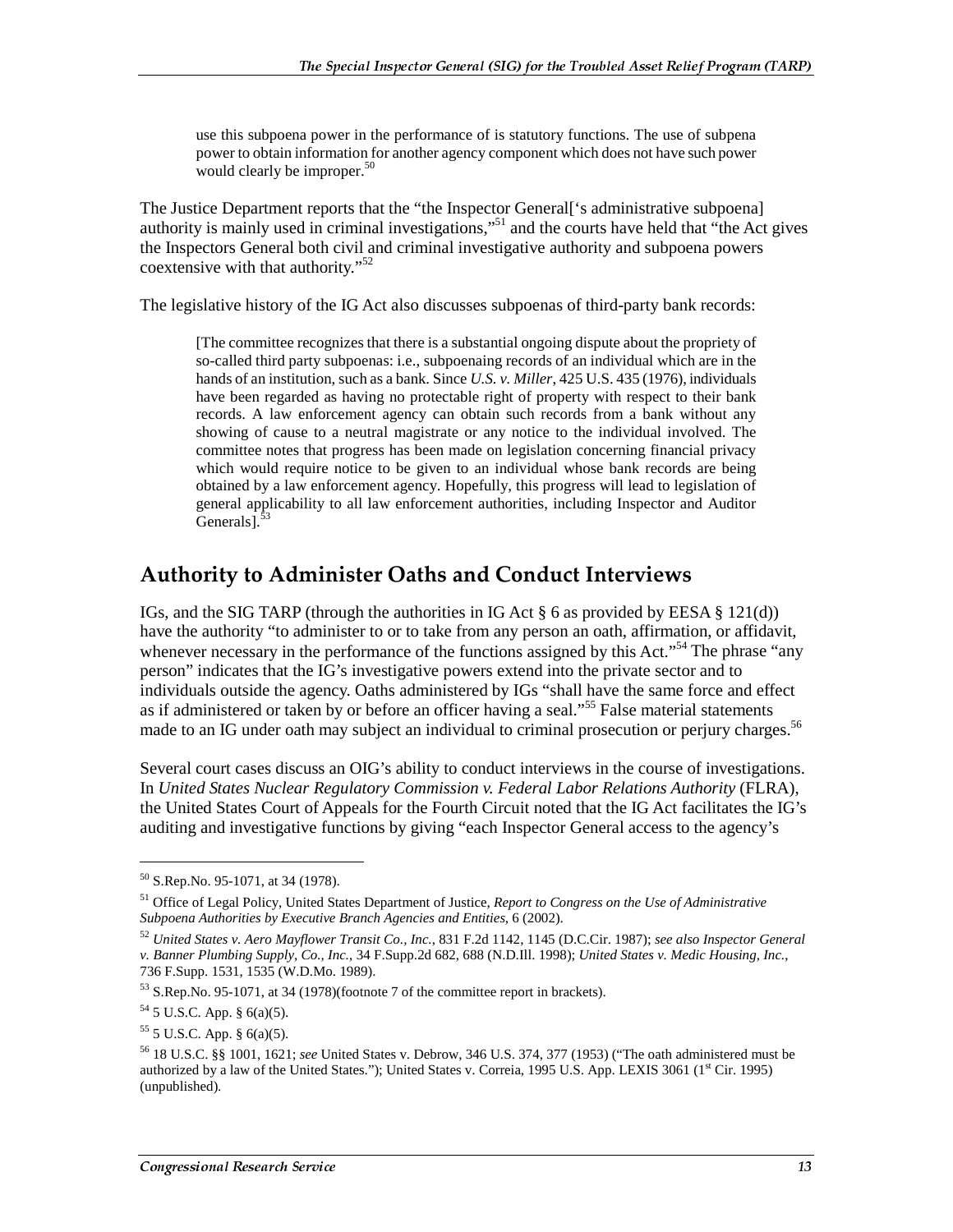documents and agency personnel."<sup>57</sup> The court held that four proposals by a union "regarding" procedures to be followed during investigatory interviews of the agency's employees by the Inspector General" were not consistent with the IG Act because "Congress intended that the Inspector General's investigatory authority include the power to determine when and how to investigate."58 To grant the union's proposals regarding interviews "would directly interfere with the ability of the Inspector General to conduct investigations."59

The United States Court of Appeals for the D.C. Circuit echoed the Fourth Circuit's remarks regarding IG independence in *United States Department of Justice v. FLRA*. 60 The court stated "there cannot be the slightest doubt that Congress gave the Inspector General the independent authority to decide 'when and how' to investigate; that the Inspector General's authority encompasses determining how to conduct interviews under oath."<sup>61</sup> Although both this case and *United States Nuclear Regulatory Commission v. FLRA* dealt with OIG interviews of agency employees, the D.C. Circuit noted that "[a]nyone—whether a union member, a management official or an individual not employed by the federal government—would be prudent to secure legal representation if they are to be questioned under oath.<sup>562</sup>

In *National Aeronautics and Space Administration* (NASA) *v. FLRA*, 63 the United States Supreme Court detailed the independent characteristics of OIGs and their authority to conduct audits and investigations. The court held that, in the context of a federal labor relations statute, the NASA-OIG investigative interviewer was a representative of the agency and found that "those [independent IG Act] characteristics do not make NASA-OIG any less a representative of NASA when it investigates a NASA employee.... As far as the IG [Act] is concerned, NASA-OIG's investigators are employed by, act on behalf of, and operate for the benefit of NASA."64 The Court also noted two limitations of the IG Act: (1) it "grants Inspectors General the authority to subpoena documents and information, but not witnesses,"<sup>65</sup> and  $(2)$  "[t]here may be other incentives for employee cooperation with OIG investigations, but formal sanctions for refusing to submit to an OIG interview cannot be pursued by the OIG alone."<sup>66</sup> Rather, the OIG may request assistance from the agency head "insofar as is practicable and not in contravention of the law,"

 $\overline{a}$ 

<sup>57 25</sup> F.3d 229, 234 (4<sup>th</sup> Cir. 1994).

<sup>58</sup> *Id.* at 230, 234.

<sup>59</sup> *Id.* at 235.

<sup>60 39</sup> F.3d 361 (D.C. Cir. 1994).

<sup>61</sup> *Id.* at 367 (quoting United States Nuclear Regulatory Comm'n, 25 F.3d at 234).

<sup>62</sup> *Id.* at 368.

<sup>63 527</sup> U.S. 229 (1999).

<sup>64</sup> Id. at 241; see id. at 231, 234, 246.

<sup>65</sup> *Id.* at 242; *see also* United States v. Iannone, 610 F.2d 943, 945 (D.C. Cir. 1979).

<sup>66 527</sup> U.S. at 242; *see id.* at 253 (Thomas, J. dissenting) ("Inspectors General, moreover, have no authority under the Inspector General Act to punish agency employees, to take corrective action with respect to agency programs, or to implement any reforms in agency programs that they might recommend on their own."); *see also id.* at 256 (Thomas, J. dissenting) (noting that subpoenas issued by OIGs for records, reports, audits, documents, and the like "are enforceable by an appropriate United States district court"). Justice Thomas also states that while OIGs "do not have the statutory authority to compel an employee's attendance at an interview ... if an employee refuses to attend an interview voluntarily, the Inspector General may request assistance,  $\S$  6(a)(3), and the agency head 'shall ... furnish ... information or assistance,' to OIG." 527 U.S. at 256.